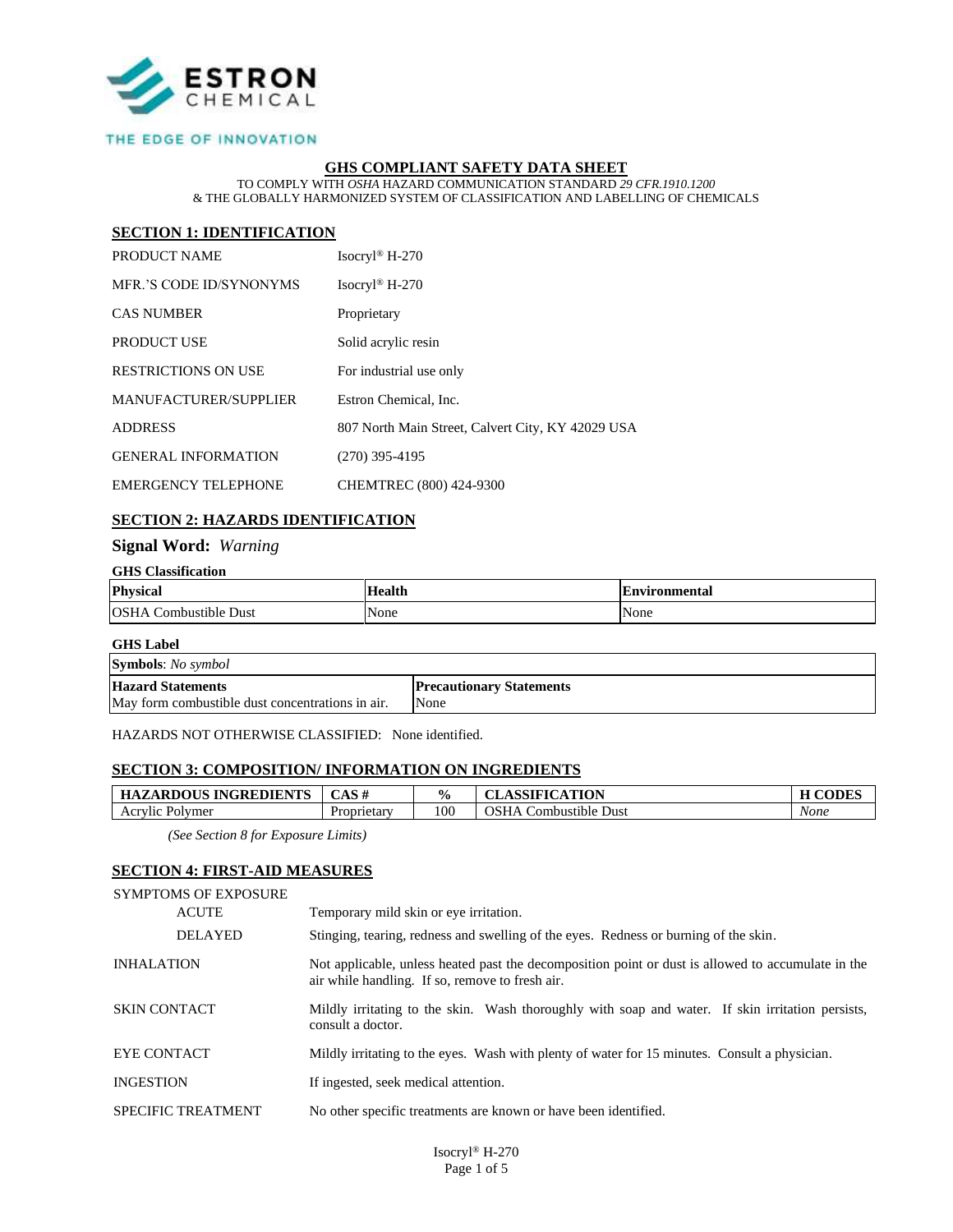# **SECTION 5: FIRE FIGHTING MEASURES**

| <b>FLAMMABILITY CLASSIFICATION</b>                                | <b>OSHA Combustible Dust</b>                                                                                                                         |
|-------------------------------------------------------------------|------------------------------------------------------------------------------------------------------------------------------------------------------|
| <b>FLAMMABLE LIMITS</b>                                           | No test data available                                                                                                                               |
| <b>HAZARDOUS COMBUSTION PRODUCTS</b>                              | Carbon monoxide and carbon dioxide.                                                                                                                  |
| EXTINGUISHING MEDIA                                               | Dry Chemical, Water Fog, CO <sub>2</sub>                                                                                                             |
| UNUSUAL FIRE AND EXPLOSION HAZARDS                                | May represent a combustion hazard if dust from this material is allowed to<br>accumulate in the air.                                                 |
| SPECIAL FIRE FIGHTING PROCEDURES                                  | None known.                                                                                                                                          |
| SPECIAL PROTECTIVE EQUIPMENT AND<br>PRECAUTIONS FOR FIRE FIGHTERS | As in any fire, wear self-contained positive-pressure breathing apparatus,<br>(MSHA/NIOSH approved or equivalent) and full (Bunker) protective gear. |

# **SECTION 6: ACCIDENTAL RELEASE MEASURES**

| PERSONAL PRECAUTIONS                            | Avoid contact with skin, eyes and clothing.                                                                                                                  |  |
|-------------------------------------------------|--------------------------------------------------------------------------------------------------------------------------------------------------------------|--|
| PROTECTIVE EQUIPMENT                            | See Personal Protective Equipment in Section 8.                                                                                                              |  |
| <b>EMERGENCY PROCEDURES</b>                     | Avoid unnecessary exposure to bystanders, prevent contact with open flames or other<br>ignition sources.                                                     |  |
| ENVIRONMENTAL PRECAUTIONS                       | Obey relevant local, state, provincial and federal laws and regulations. Do not allow<br>the product to enter public drainage systems or open water courses. |  |
| METHODS AND MATERIALS FOR<br><b>CLEANING UP</b> | Avoid creating excessive dust while collecting. Sweep or scoop into a suitable<br>container for disposal.                                                    |  |
| <b>SECTION 7: HANDLING AND STORAGE</b>          |                                                                                                                                                              |  |

PRECAUTIONS FOR SAFE HANDLING Do not allow dust to concentrate in the air from handling. If necessary, use local ventilation. Handle in accordance with good industrial hygiene and safety practice.

| <b>CONDITIONS FOR SAFE STORAGE</b> |                                                                         | Store in cool areas. Keep containers closed. The product shelf life is three years from |
|------------------------------------|-------------------------------------------------------------------------|-----------------------------------------------------------------------------------------|
|                                    | date of manufacture in an unopened container stored at 20 $^{\circ}$ C. |                                                                                         |

# **SECTION 8: EXPOSURE CONTROLS/PERSONAL PROTECTION**

| INGREDIENTS     | $CAS \#$    | $\%$ | ACGIH TLV        | OSHA PEL         |
|-----------------|-------------|------|------------------|------------------|
| Acrylic Polymer | Proprietary | 100  | None established | None established |
|                 |             |      |                  |                  |

APPROPRIATE ENGINEERING CONTROLS None required.

#### PERSONAL PROTECTIVE EQUIPMENT

EYE/FACE Safety glasses or goggles. SKIN Impervious protective gloves and clothing as appropriate to avoid skin contact. RESPIRATORY An appropriate NIOSH approved respirator for Dust. HYGIENE MEASURES Handle in accordance with good industrial hygiene and safety practices. When using, do not eat, drink or smoke. Wash face and hands before breaks and at the end of work. Wash contaminated clothing before re-use.

#### **SECTION 9: PHYSICAL AND CHEMICAL PROPERTIES**

| APPEARANCE              | Clear solid resin      |                        | ODOR.                      |                        | Mild, esteric          |
|-------------------------|------------------------|------------------------|----------------------------|------------------------|------------------------|
| <b>ODOR THRESHOLD</b>   | No test data available |                        | pH                         |                        | No test data available |
| <b>MELTING POINT</b>    | No test data available |                        | <b>BOILING POINT/RANGE</b> |                        | $>200$ °C.             |
| <b>FLASH POINT</b>      | Over $200^{\circ}$ F   |                        | EVAPORATION RATE           |                        | No test data available |
| <b>FLAMMABILITY</b>     |                        | OSHA Combustible Dust  |                            |                        |                        |
| <b>FLAMMABLE LIMITS</b> | <b>LOWER</b>           | No test data available | <b>UPPER</b>               | No test data available |                        |
| <b>VAPOR PRESSURE</b>   | No test data available |                        | <b>VAPOR DENSITY</b>       |                        | No test data available |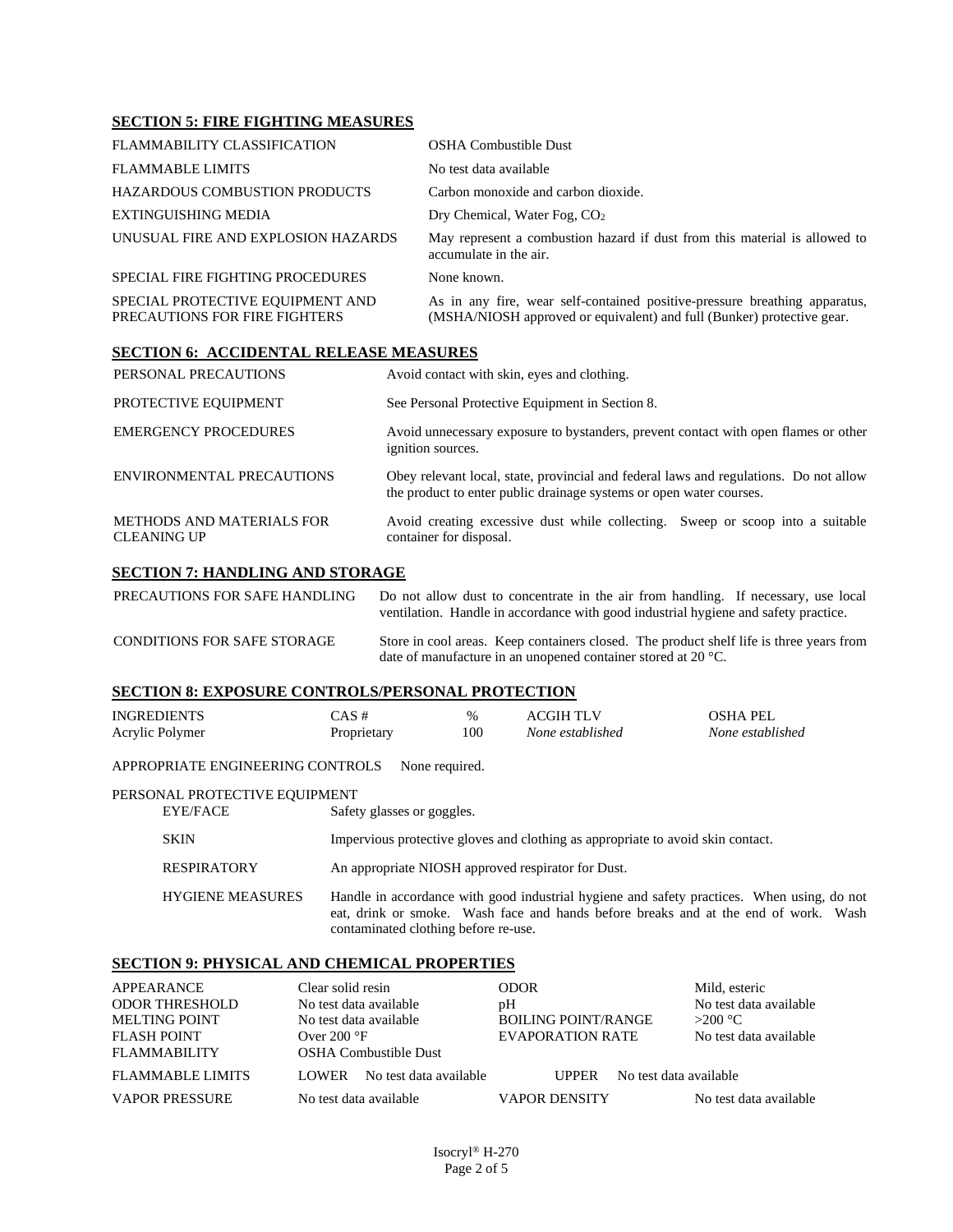| <b>RELATIVE DENSITY</b> | $1.10 - 1.15 \& 20 \degree C$ | SOLUBILITY IN H <sub>2</sub> O | Not readily soluble    |
|-------------------------|-------------------------------|--------------------------------|------------------------|
| PARTITION COEFFICIENT   |                               | <b>AUTOIGNITION</b>            |                        |
| (n-octanol/water)       | No test data available        | <b>TEMPERATURE</b>             | No test data available |
| <b>DECOMPOSITION</b>    |                               |                                |                        |
| <b>TEMPERATURE</b>      | $>$ 250 °C                    | <b>VISCOSITY</b>               | No test data available |
| % VOLATILE              | 1 Maximum                     | SOFTENING POINT                | 86 - 95 °C             |

# **SECTION 10: STABILITY AND REACTIVITY**

| <b>REACTIVITY</b>                       | This product does not pose a significant reactivity hazard when stored<br>appropriately (see Section 7). |
|-----------------------------------------|----------------------------------------------------------------------------------------------------------|
| <b>STABILITY</b>                        | This product is stable when stored appropriately (see Section 7).                                        |
| <b>CONDITIONS TO AVOID</b>              | Excessive heat and open flame, material dust accumulation.                                               |
| INCOMPATIBILE PRODUCTS                  | Strong oxidizing or reducing agents.                                                                     |
| <b>HAZARDOUS DECOMPOSITION PRODUCTS</b> | Carbon dioxide and carbon monoxide.                                                                      |
| POSSIBILITY OF HAZARDOUS REACTIONS      | Will not occur                                                                                           |

# **SECTION 11: TOXICOLOGICAL INFORMATION**

TOXICITY TO DAPHNIA Not established

| <b>SYMPTOMS OF EXPOSURE</b><br><b>ACUTE</b>      |                                                                                  |                                      | Temporary mild skin or eye irritation. Coughing.                                             |                                                               |  |  |  |  |
|--------------------------------------------------|----------------------------------------------------------------------------------|--------------------------------------|----------------------------------------------------------------------------------------------|---------------------------------------------------------------|--|--|--|--|
|                                                  | <b>DELAYED</b>                                                                   | Irritation of the lungs and airways. | Stinging, tearing, redness and swelling of the eyes. Redness or burning of the skin.         |                                                               |  |  |  |  |
| <b>ACUTE TOXICITY</b><br><b>INHALATION</b>       |                                                                                  | May be mildly irritating.            |                                                                                              |                                                               |  |  |  |  |
|                                                  | <b>SKIN</b>                                                                      |                                      | In some cases, skin contact will cause mild, but reversible, irritation.                     |                                                               |  |  |  |  |
|                                                  | <b>EYES</b>                                                                      |                                      | In some cases, eye contact will cause mild, but reversible, irritation.                      |                                                               |  |  |  |  |
|                                                  | <b>INGESTION</b>                                                                 | if ingested in quantity.             | Not likely to have harmful effects in normal exposures, may cause nausea or gastric distress |                                                               |  |  |  |  |
|                                                  | <b>INHALATION TOXICITY</b>                                                       | $LC_{50}$ Rat                        |                                                                                              | Not established                                               |  |  |  |  |
|                                                  | <b>DERMAL TOXICITY</b>                                                           | $LD_{50}$ Rat                        |                                                                                              | Not established                                               |  |  |  |  |
|                                                  | <b>SKIN IRRITATION</b>                                                           | Draize, Rabbit, 24 hours             |                                                                                              | Not established                                               |  |  |  |  |
|                                                  | <b>EYE IRRITATION</b>                                                            | Draize, Rabbit, 24 hours             |                                                                                              | Not established                                               |  |  |  |  |
|                                                  | ORAL TOXICITY<br>LD <sub>50</sub> Rat                                            |                                      |                                                                                              | Not established                                               |  |  |  |  |
|                                                  | <b>SENSITIZATION</b>                                                             | Draize, Rabbit                       |                                                                                              | Not established                                               |  |  |  |  |
| <b>CHRONIC EFFECTS</b><br><b>CARCINOGENICITY</b> |                                                                                  |                                      |                                                                                              | Not listed as a carcinogen by ACGIH, IARC, NTP, or CA Prop 65 |  |  |  |  |
|                                                  | <b>MUTAGENIC EFFECTS</b><br>REPRODUCTIVE TOXICITY<br><b>TARGET ORGAN EFFECTS</b> |                                      | None known                                                                                   |                                                               |  |  |  |  |
|                                                  |                                                                                  |                                      | None known                                                                                   |                                                               |  |  |  |  |
|                                                  |                                                                                  |                                      | None known                                                                                   |                                                               |  |  |  |  |
|                                                  | <b>SECTION 12: ECOLOGICAL INFORMATION</b>                                        |                                      |                                                                                              |                                                               |  |  |  |  |
| <b>ECOTOXICITY</b>                               |                                                                                  |                                      | Not known to be harmful to aquatic life.                                                     |                                                               |  |  |  |  |
| <b>TOXICITY TO FISH</b>                          |                                                                                  |                                      | Not established                                                                              |                                                               |  |  |  |  |
|                                                  |                                                                                  |                                      |                                                                                              |                                                               |  |  |  |  |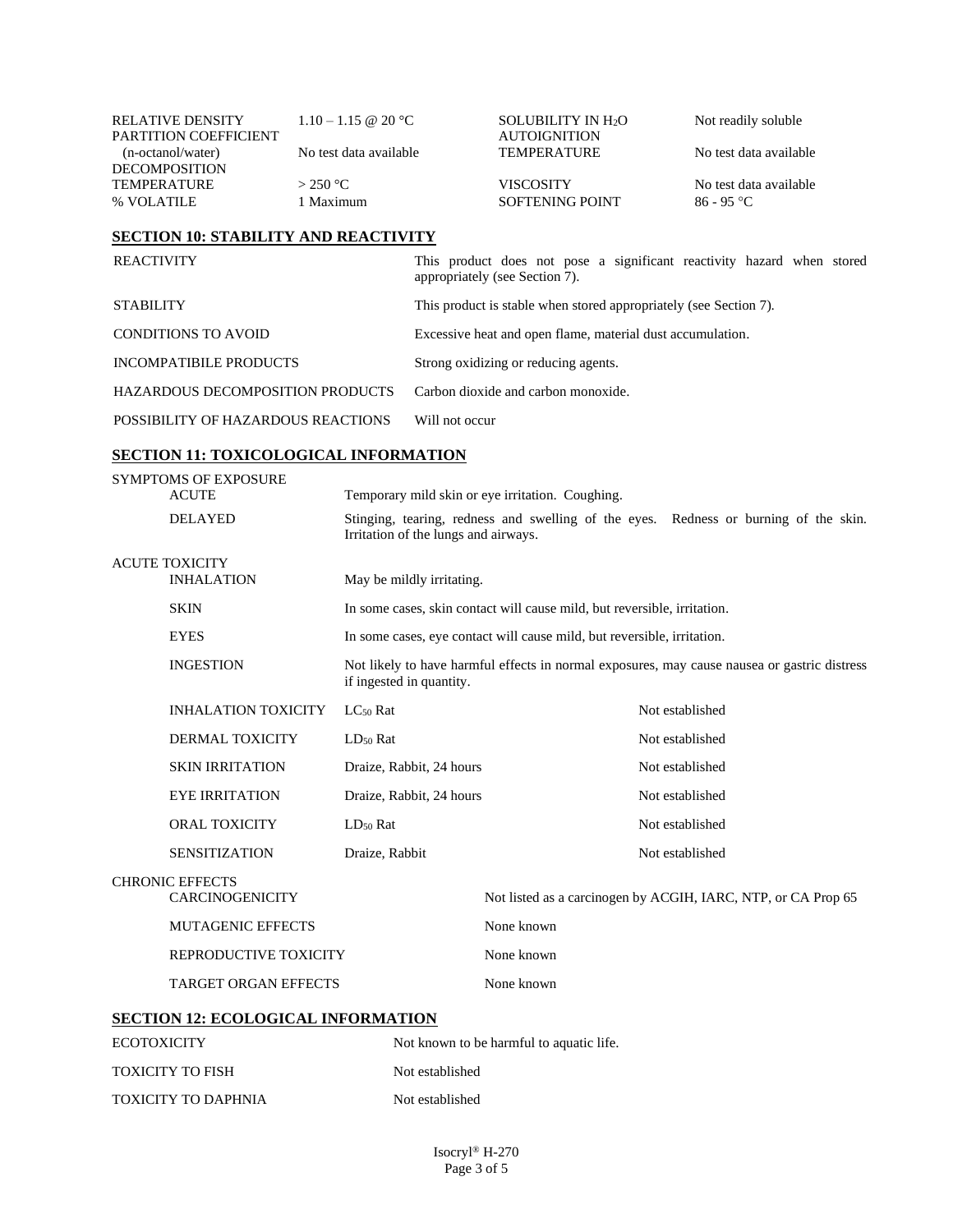| PERSISTANCE AND DEGRADABILITY    | No data available |
|----------------------------------|-------------------|
| <b>BIOACCUMULATIVE POTENTIAL</b> | No data available |
| MOBILITY IN SOIL                 | No data available |
| <b>OTHER ADVERSE EFFECTS</b>     | None known        |

# **SECTION 13: DISPOSAL CONSIDERATIONS**

WASTE DISPOSAL Dispose of in accordance with local, state and federal regulations. This product, as supplied, is not a hazardous waste according to Federal regulations (40 CFR 261). This product could become a hazardous waste, if chemical additions are made or if the product is processed or otherwise altered. Consult 40 CFR 261 to determine whether the altered material is a hazardous waste.

US EPA WASTE NUMBER & DESCRIPTION No information available

### **SECTION 14: TRANSPORT INFORMATION**

This section provides basic shipping classification information. Refer to appropriate transportation regulations for specific requirements.

| <b>DOT</b>  | Not regulated | TDG         | Not regulated | MEX      | Not regulated |
|-------------|---------------|-------------|---------------|----------|---------------|
| <b>ICAO</b> | Not regulated | <b>IATA</b> | Not regulated | IMDG/IMO | Not regulated |
| RID.        | Not regulated | ADR         | Not regulated | ADN      | Not regulated |

### **SECTION 15: REGULATORY INFORMATION**

The components in this product are either listed or exempt from listing due to polymer exemption criteria for the following chemical listing inventories as indicated by an "X":

| <b>AICS</b>  | <b>Australian Inventory of Chemical Substances</b>         | X            |
|--------------|------------------------------------------------------------|--------------|
| <b>DSL</b>   | Canadian Domestic Substances List                          | X            |
| <b>ECL</b>   | Korean Existing Chemicals List                             | X            |
| <b>ENCS</b>  | Japanese Existing and New Chemical Substances              | $\mathbf X$  |
| <b>IECSC</b> | Inventory of Existing Chemical Substances in China         | X            |
| <b>NDSL</b>  | Canadian Non-Domestic Substances List                      |              |
| <b>NZIOC</b> | New Zealand Inventory of Chemicals                         | X            |
| <b>PICCS</b> | Philippines Inventory of Chemicals and Chemical Substances | $\mathbf{X}$ |
| <b>SWISS</b> | Giftliste 1 and Inventory of Notified New Substances       |              |
| <b>TCSI</b>  | <b>Taiwan Chemical Substances List</b>                     | $\mathbf x$  |
| <b>TSCA</b>  | <b>US Toxic Substances Control Act</b>                     | $\mathbf{X}$ |
| <b>VNECI</b> | Vietnam National Existing Chemical Inventory               | $\mathbf X$  |

INTERNATIONAL REGULATIONS

| <b>EU REGULATION</b> |                                                                                            |  |  |  |  | (EC) No. 1907/2006 (REACH) Annex XIV - List of substances subject to authorization, |
|----------------------|--------------------------------------------------------------------------------------------|--|--|--|--|-------------------------------------------------------------------------------------|
|                      | Substances of Very High Concern: This product does not contain any SVHC listed substances. |  |  |  |  |                                                                                     |

REACH All components of this product are REACH registered per ECHA requirements

EINECS All of the components of this product are included on the European Inventory of Existing Commercial Chemical Substances.

C.D. 96/82/EC Council Directive 96/82/EC, Annex I not mentioned by name. With regard to possibly appropriate decomposition products see Chapter 10.